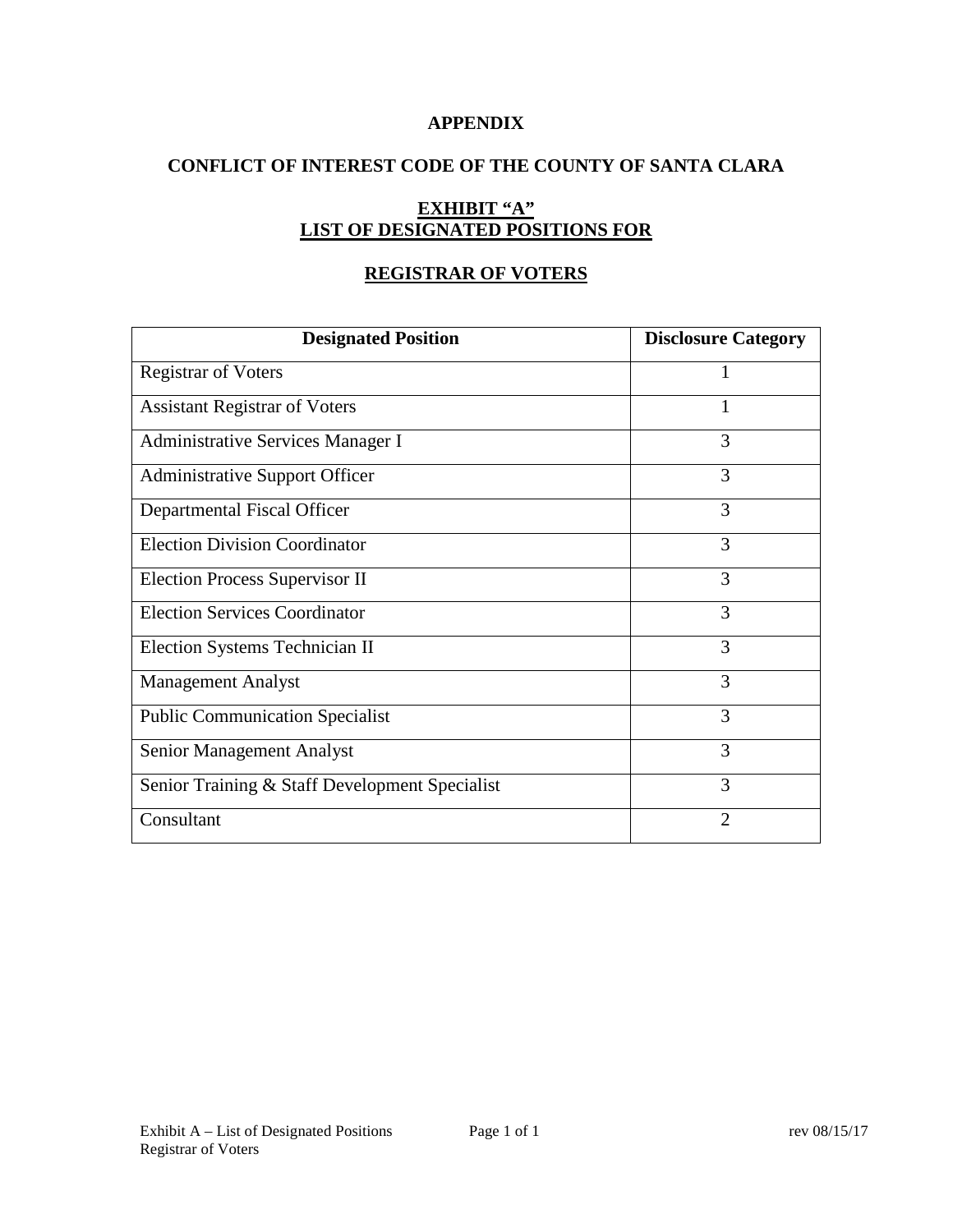#### **APPENDIX**

### **CONFLICT OF INTEREST CODE OF THE COUNTY OF SANTA CLARA**

# **EXHIBIT "B" DISCLOSURE CATEGORIES FOR**

# **REGISTRAR OF VOTERS**

Pursuant to the County of Santa Clara's Conflict of Interest Code, Disclosure Categories 1 and 2 shall read as follows for all Code Agencies.

**Disclosure Category 1:** Persons in this category shall disclose:

(1) all investments in, business positions in, and income (including gifts, loans and travel payments) from:

(a) all sources that provide, plan to provide, or have provided in the last two years, facilities, goods, software, hardware, or related technology, equipment, vehicles, machinery or services, including training or consulting services, to the County;

(b) all sources that are subject to the regulatory, monitoring, investigatory, enforcement, valuation, certification, permit or licensing authority of, or have an application for a license, permit or certificate pending before, the County;

(c) all sources that receive, are planning to apply to receive, or have received in the last two years, grants or other monies from or through the County; and sources that receive referrals to provide assessments and/or treatments that are required or recommended by the County; and

(2) all interests in real property in the County of Santa Clara located entirely or partly within the County, or within two miles of County boundaries, or of any land owned or used by the County.

**Disclosure Category 2:** Each Consultant shall disclose: (1) all investments in, business positions in, and income (including gifts, loans and travel payments) from: (a) all sources that provide, plan to provide, or have provided in the last two years, facilities, goods, software, hardware, or related technology, equipment, vehicles, machinery or services, including training or consulting services, to the County; (b) all sources that are subject to the regulatory, monitoring, investigatory, enforcement, valuation, certification, permit or licensing authority of, or have an application for a license, permit or certificate pending before, the County; (c) all sources that receive, are planning to apply to receive, or have received in the last two years, grants or other monies from or through the County; and